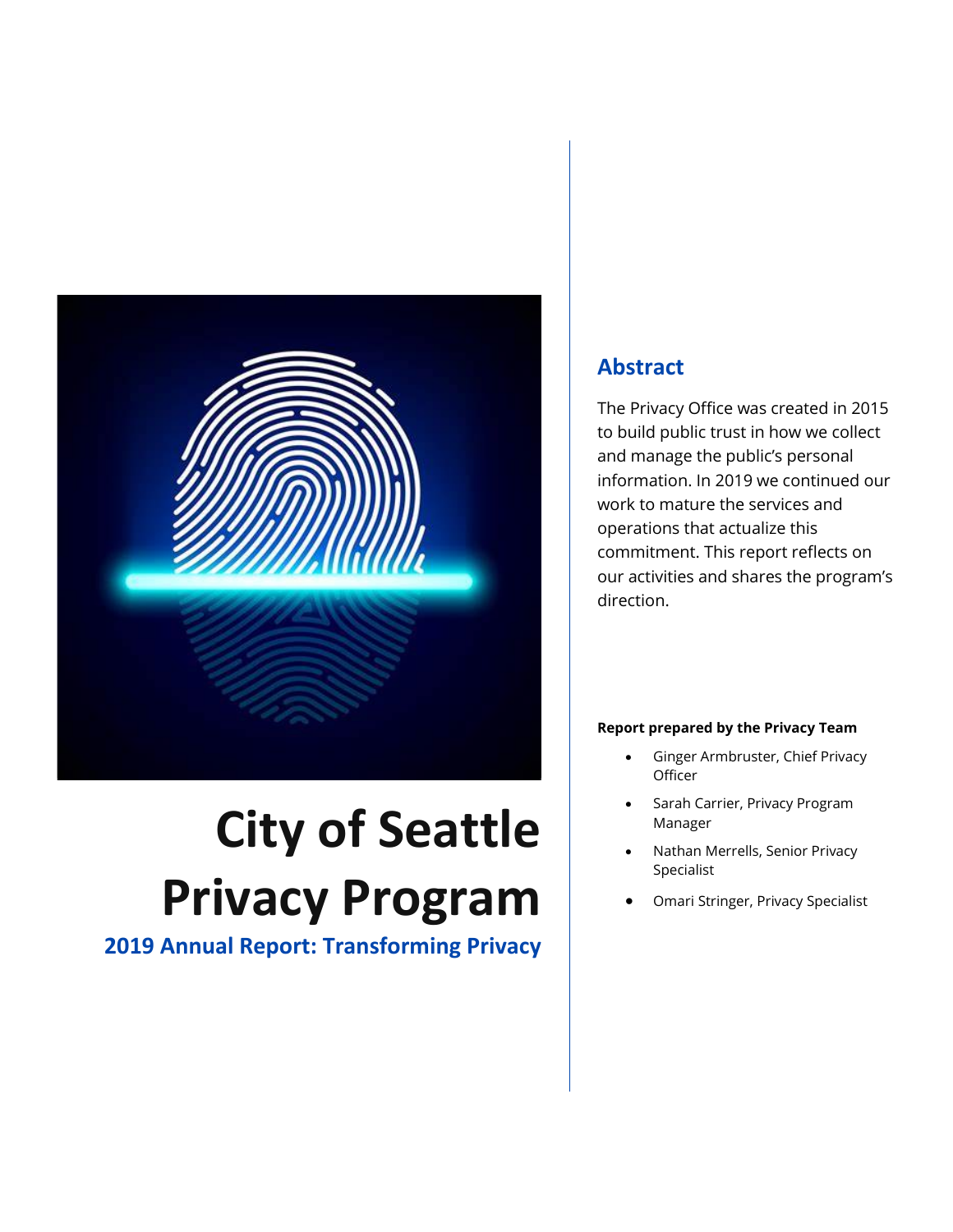# **Contents**

R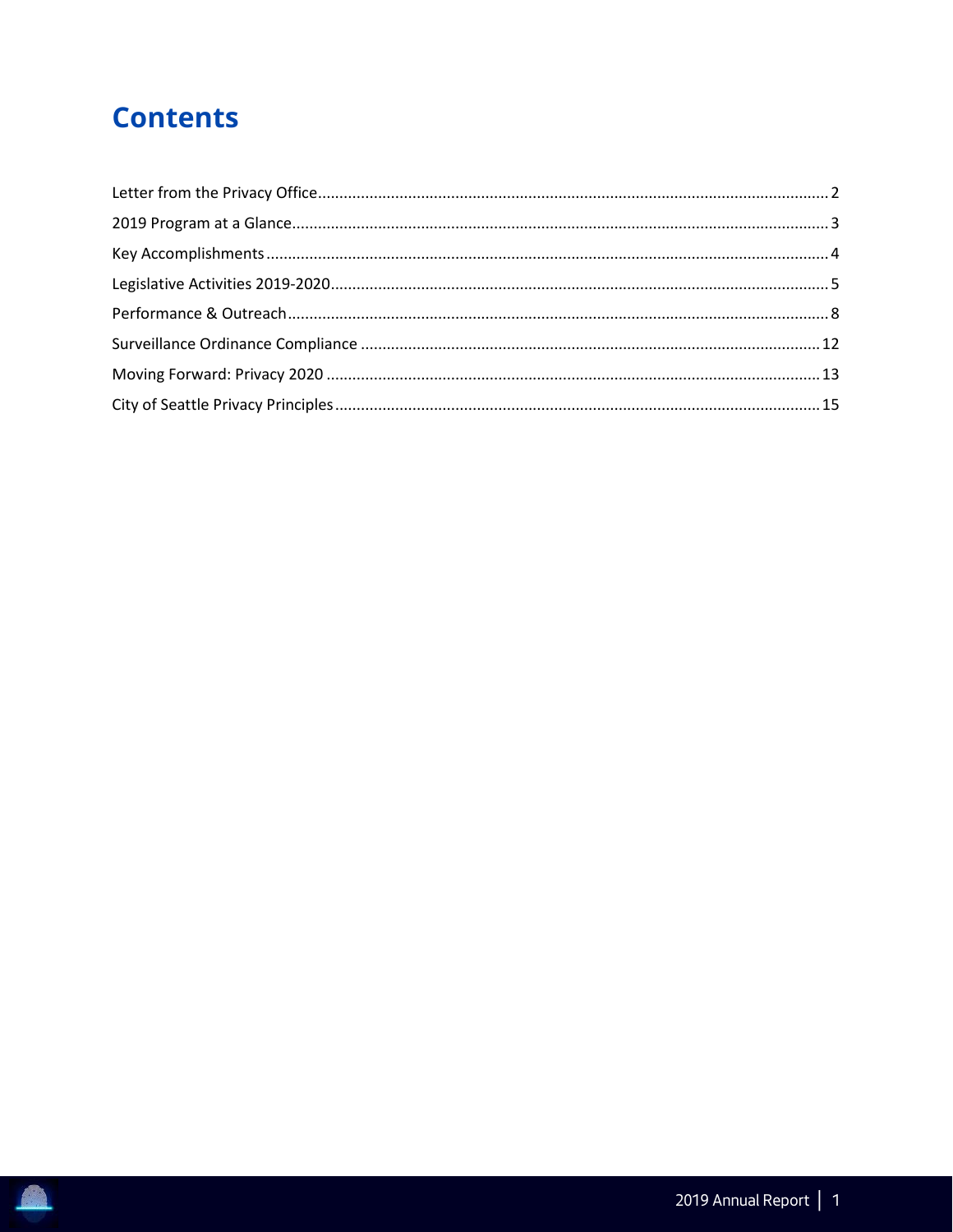# <span id="page-2-0"></span>**Letter from the Privacy Office**

It has been a busy and productive year here at the Privacy Office. We spent this year improving our service delivery, enabling the use of innovative technologies and evangelizing data privacy within the City and with our colleagues in other municipalities.

#### **Enabling Technologies**

A vital part of our job is to help our departmental customers to improve their interaction with Seattle residents and visitors while upholding our commitments to the City's Privacy Principles. This year, we worked with departments to pilot the use of artificial intelligence to aid emergency response, improve resident outreach to deliver needed services through marketing automation tools and explore intelligent city technologies to improve traffic and building safety. Recent work on recommendations about using contracted unmanned



*Privacy Team members Ginger, Nathan, Sarah and Omari at our Annual Training Kickoff event*

aerial systems (UAS) will improve watershed asset management and emergency response to catastrophic events in the coming year.

#### **Improving Service**

We have improved our online review tool, OneTrust, adding an automated Risk Analysis component to our reviews. This will allow our team to apply more consistent standards to our evaluation of privacy risk for each new project or product we review and calculate how that risk is mitigated with the recommendations we provide through the review process. Additional work to add incident management is a new component of our online tool, providing a framework for managing and documenting privacy incidents for communications, workflow and legal and regulatory compliance. Finally, the addition of a service offering in our Citywide Service Hub tool allows us to provide a formal venue for customer consultation and training requests. These changes will allow us to provide both improved service and increased performance reporting on our activities.

#### **Providing Leadership**

Finally, our team has worked to increase municipal privacy awareness through a Citywide reintroduction of the Privacy Program. We have also participated in over 20 industry panels and consultations with other municipalities across the country as more and more entities seek to stand up similar programs. We foresee an increase in the importance of municipal privacy in 2020 in tandem with federal and state legislative activities and we want our program to continue to be positioned as a leader in this emerging arena.

Here's to a productive 2019 and more innovation and progress to come in 2020!

Ginger Armbruster

Ginger Armbruster Chief Privacy Officer, City of Seattle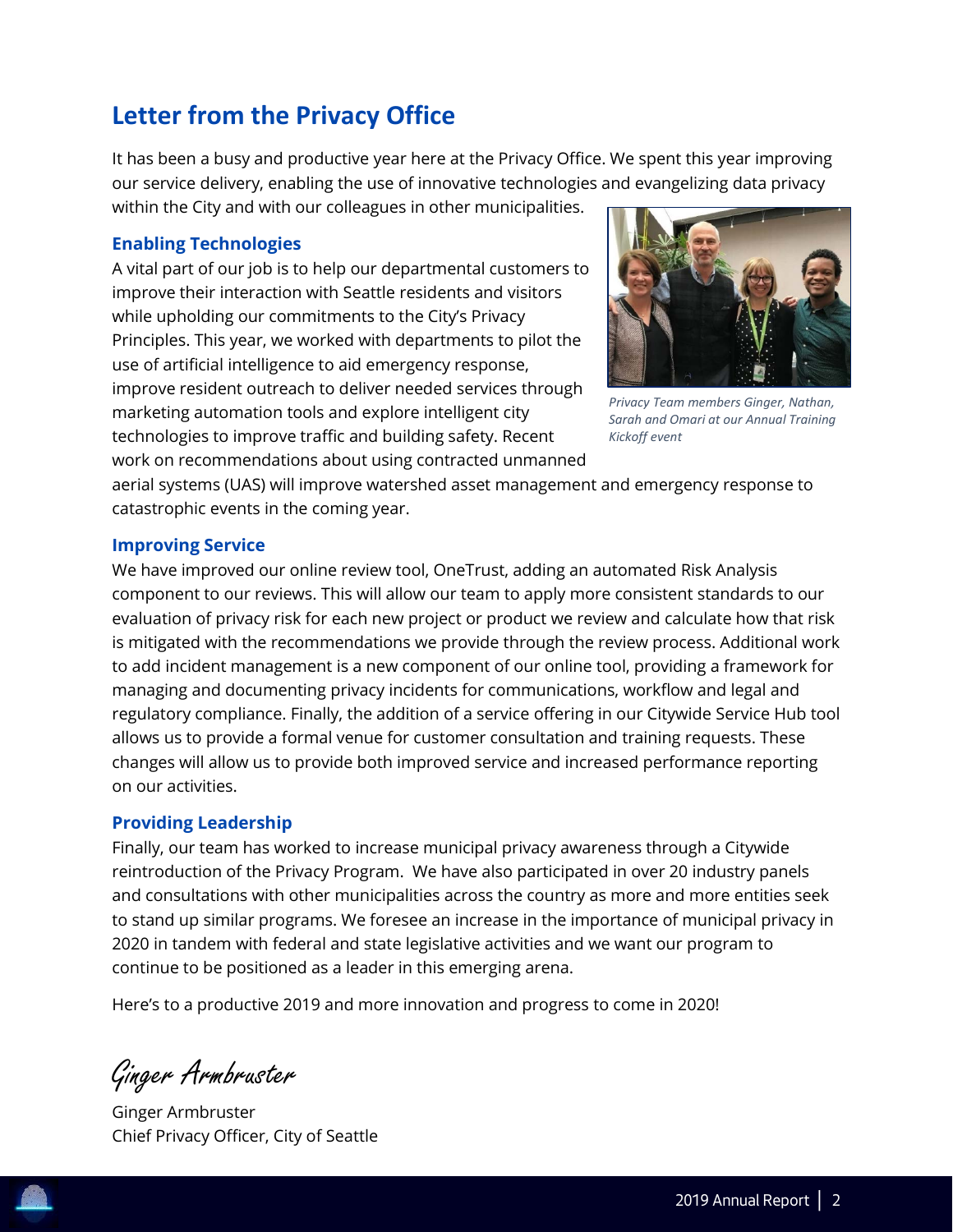# **About the Privacy Office**

In 2015, we designed a Citywide Privacy Program to provide guidance and tools to City employees when working with personal information. We convened a group of representatives from across 15 City departments to create policies and practices to define and implement a citywide program to address our privacy commitments. Since that start, the program has continued to grow. We now conduct hundreds of privacy reviews each year on technologies we use to deliver needed services, ensuring that new and existing City programs across all departments appropriately manage and protect the information we collect.

The Privacy Office's continued mission is to increase public trust in the management of data collection through a principles-based privacy program. As part of Seattle Information Technology's goal to be a Best-in-Class Service Delivery organization, the Privacy Office supports the department by improving and streamlining the privacy review process, meeting or exceeding customer service expectations, providing a variety of training opportunities for all City staff, and finding innovative solutions to aid in creating internal efficiencies to improve our customer experiences.

# <span id="page-3-0"></span>**2019 Program at a Glance**

Below is a snapshot view of some of our achievements this year:

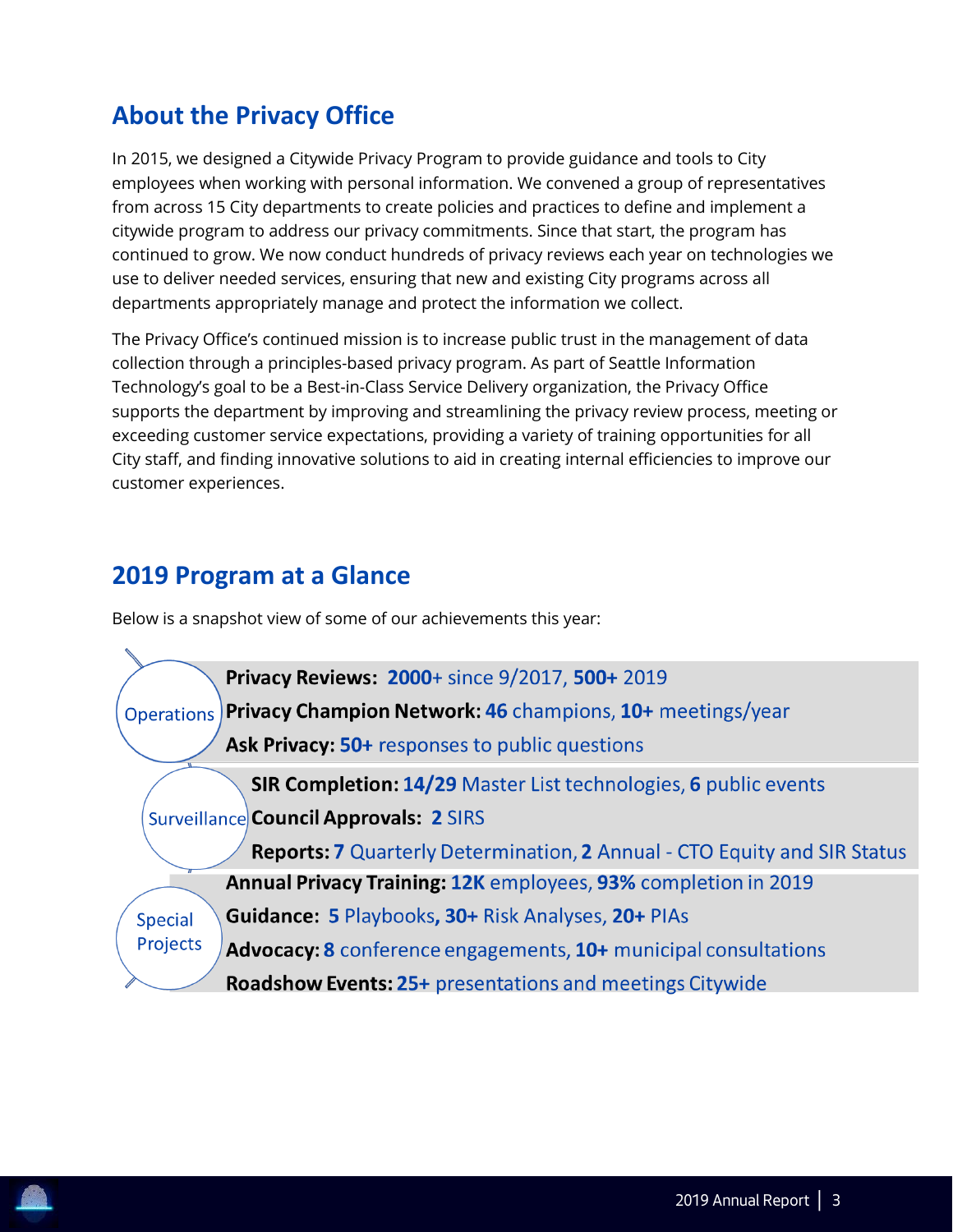# <span id="page-4-0"></span>**Key Accomplishments**

 $(\vee)$ 

A breakdown of some of our key program accomplishments for 2019 include:

- **Privacy Toolkit Modernization.** With the help of the Digital Workplace team, the Privacy Office became one of the first ITD divisions to migrate our content and resources to the new SharePoint Online Modern template. This project revitalized the Privacy Toolkit, allowing our Citywide customers to access important information, policies, and resources in a vastly improved experience.
	- **Privacy Services Request Offering.** In order to expand our service offerings to our clients Citywide, the Privacy Office worked with the ITSM team to develop and launch a new Request Offering in the Service Hub to allow customers to schedule a consultation with the team regarding a specific project or technology, or to request a specific training related to facilitating their work in a privacy-protecting manner.
- $\odot$ **Approval of Surveillance Technologies.** On September 23rd, 2019, the Seattle City Council unanimously approved Ordinance 125936, which retroactively approved the use of the Seattle Department of Transportation's Closed-Circuit Television Traffic Cameras and License Plate Readers. This Council vote represents the first approval of a surveillance technology under the Surveillance Ordinance, and the culmination of two years of work by SDOT, Seattle IT, and other stakeholders.
	- **Performance Visualization Improvement.** To streamline reporting and consolidate Privacy's performance goals, the Privacy Office performed a data gap analysis. This work resulted in more robust reporting capabilities allowing us to leverage data to drive outreach efforts, increase transparency, and improve overall service delivery. The culmination of this work is available to all City employees through a dashboard on the new Privacy Toolkit SharePoint site.
	- **Surveillance Website Improvement.** Working with our Web Services Team, we recently conducted a Usability Evaluation of our Surveillance Technologies webpages, and subsequently re-designed and launched it with great improvements. The initial assessment of the webpages was a 58 / 100**.** The acceptable passing score and average is a 75 / 100. Following work with the Public Engagement Services' Usability team to identify specific areas of improvement and mockups of a potential re-design, the Privacy Office was able to successfully improve the website's design and functionality, bringing it to a new score of 79 / 100. We look forward to continuing this work in 2020.

This is an overview of just a few of the major the projects we completed this year. Details about our operational progress and performance dashboard follow later in this report.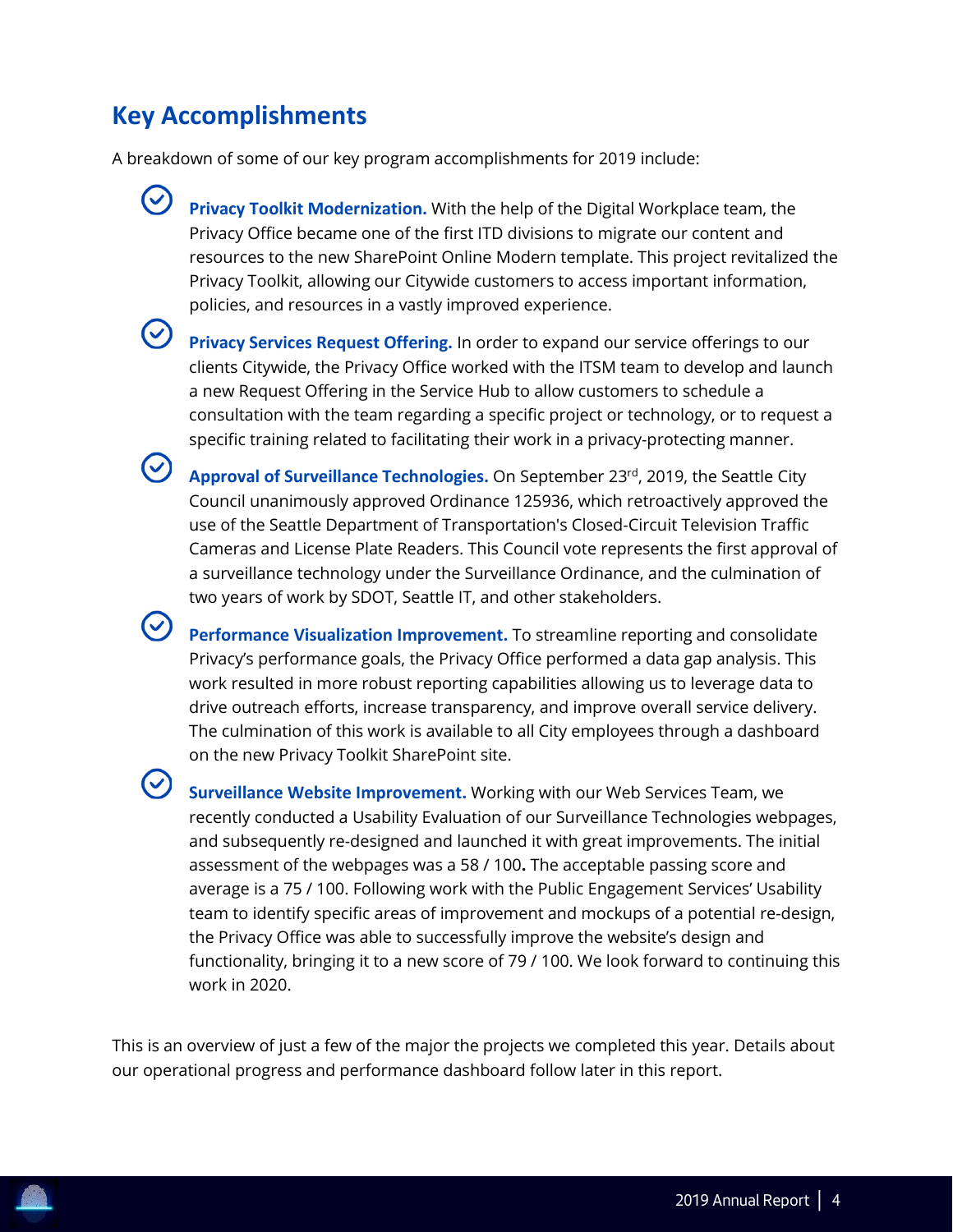# <span id="page-5-0"></span>**Legislative Activities 2019-2020**

The active 2019 legislative agenda regarding data privacy continues into 2020 with consumer data protection a focus at both the state and federal level. Some of the items that have implications for our state and City of Seattle residents are listed below:

#### **State**

- The **California Consumer Protection Act (CCPA)** is a precedent setting consumer data protection law that establishes a broad range of requirements for online businesses. The law was passed early in 2019 but then underwent numerous amendments before going into effect January 1, 2020. While amendments provided clarification to important definitions, added a data brokerage registry, outlined breach notification changes and provided other updates, the GDPR-like set of consumer rights governing data collected by businesses that fit the eligibility criteria remains intact. Many thought leaders believe that this effort will follow the usual pattern of ground-breaking state level legislation being picked up by other states and eventually lead to legislation at the federal level. Microsoft has already stated that they will apply CCPA regulation to their U.S. business activities. This is an important one to watch to see what other states will do next year and how industry leaders will comply.
- Closer to home, **The Washington Privacy Act (WaPA SB 6281)** seeks to offer similar consumer data protections to the California Consumer Protection Act (CCPA) that went into effect on January 1, 2020. These include requirements for companies to provide information about how data is collected and use, enable the ability to correct inaccurate information and delete data upon request under specific circumstances. While there is no private right of action the State Attorney General would be empowered to address violations on behalf of the public. The law would apply to companies with at least 100,000 customers that collect more than 50% of their revenues from sales, control or processing of personal data for 25,000 or more consumers.

The WPA failed a House vote in the final 2019 session but was reintroduced at the start of the 2020 legislative session in Olympia, which started Monday, January 13th. This bill is a priority for the Governor as well as key state legislators, including the bill's sponsor Sen. Reuven Carlyle. In 2019, much debate revolved around the role of industry in shaping this legislation. Among the concerns expressed by the ACLU is that industry's involvement would result in a lighter regulatory burden for companies such as Microsoft and Amazon. It must also be noted that several legislators have already expressed their concerns about additional work that needs to be done on the bill to gain broader support and whether any differences may be resolved in this 60-day session.

• **The Use of Facial Recognition Services Bill (SB 6280)** acknowledges that there are some beneficial uses but seeks to put stringent limitations and require extensive reporting for any government agency seeking to use facial technology. It further requires public comment and engagement about new technologies before they are acquired; an external task force to be in place to provide guidance and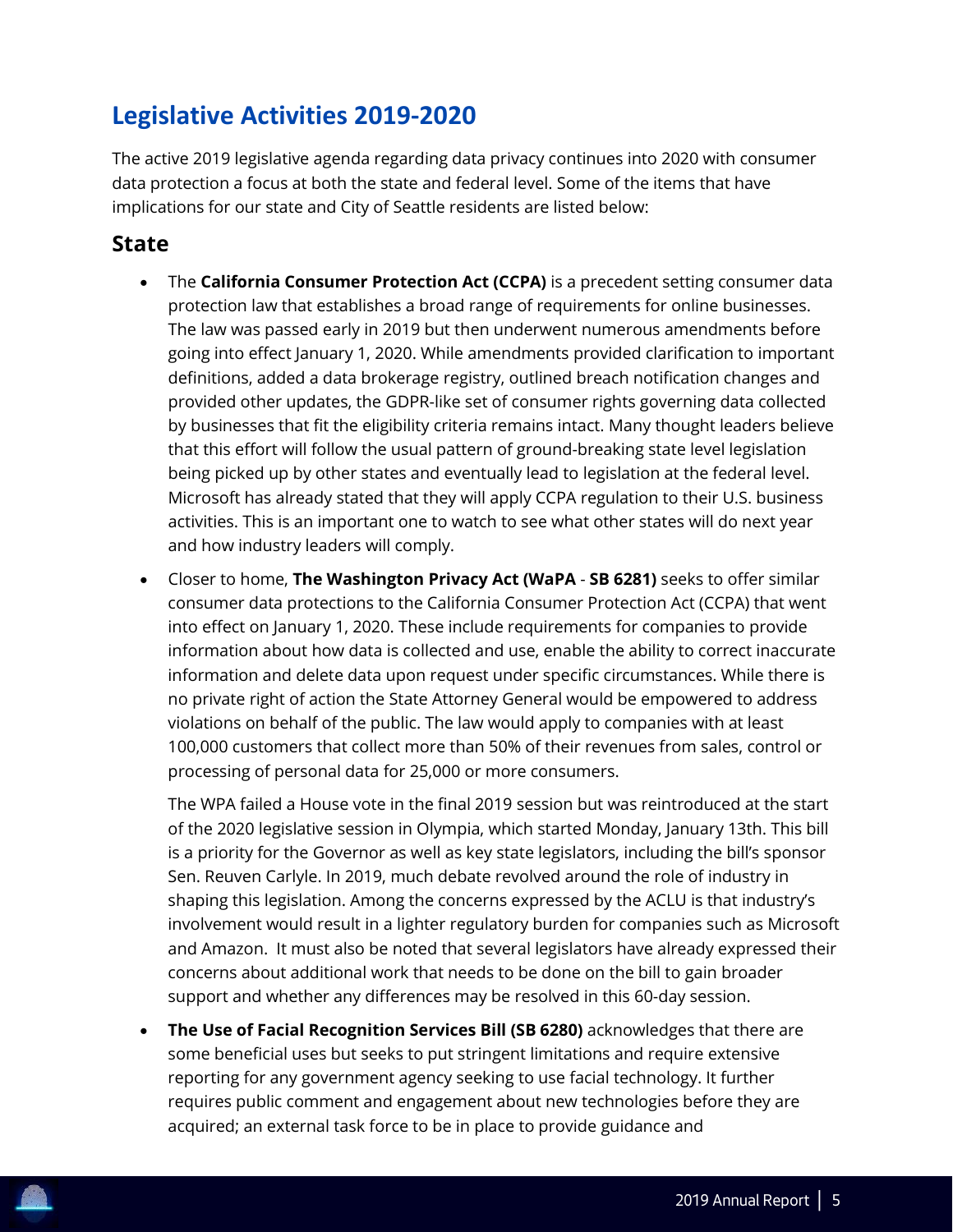recommendations to the Governor by 2021; and annual technology accountability audits to ensure adherence to the law. It would also require annual testing to ensure that the technology works as represented. The bill did not pass out of committee in 2019, but Sen. Joe Nguyen has reintroduced it in the new 2020 session.

This law would have implications for use beyond police investigation and enforcement as this technology is in use in the private sector, from gaming and recreational design applications to mobile device authentication to a variety of Smart City sensor technologies. Despite limitations to protect civil rights, the ACLU has stated their continued opposition to the use of facial recognition and are likely to continue to seek an outright moratorium on all government uses.

- **The Remedies for Misuse of Biometric Data Bill (HB 2363)** establishes as a fundamental human right, the personal ownership of biometric identifying data such as fingerprints and other markers. It further requires the Attorney General and Chief Privacy Officer to stand up a task force made up of primarily civil libertarians and privacy advocates to present findings and recommendations to relevant legislative committees about legal remedies for data misuse violations.
- **The Consumer Protection Requirements for Data Brokers Bill (HB 1503)**, held over from 2019 and reintroduced in the 2020 session, empowers the state Chief Privacy Officer and Attorney General to require data brokers to pay an annual registration fee and to disclose certain information regarding their practices, including opt out opportunities and whether the data may be sold. Failure to register could result in a \$10,000 annual fine. The bill further requires brokers to implement a comprehensive information security program to protect personally identifiable information and prohibits the acquisition of personal information through fraudulent means or its use for illegal purposes such as stalking, committing a fraud or engaging in unlawful discrimination. The Attorney General and Chief Privacy Officer are required to compile a report with legislative options for protecting consumer data privacy.

### **Federal**

Both Senator Maria Cantwell (D-WA) and Representative Suzan Delbene (D-WA) have been instrumental in sponsoring federal legislative efforts. Until we have a federal law in place, the U.S. will continue to lag the European Union and the General Data Protection Act that provides broad consumer data protections for EU residents. In the absence of federal legislation, international companies will continue to build their privacy practices around the GDPR and CCPA laws and they become the de facto standards for consumer data handling practices.

Both bills are directed at private sector businesses and consumer data rights but will establish expectations around data collection and use transparency that we may see translate to the public sector in the future. In the current political climate, it will remain to be seen how these important efforts at enacting federal regulation will proceed: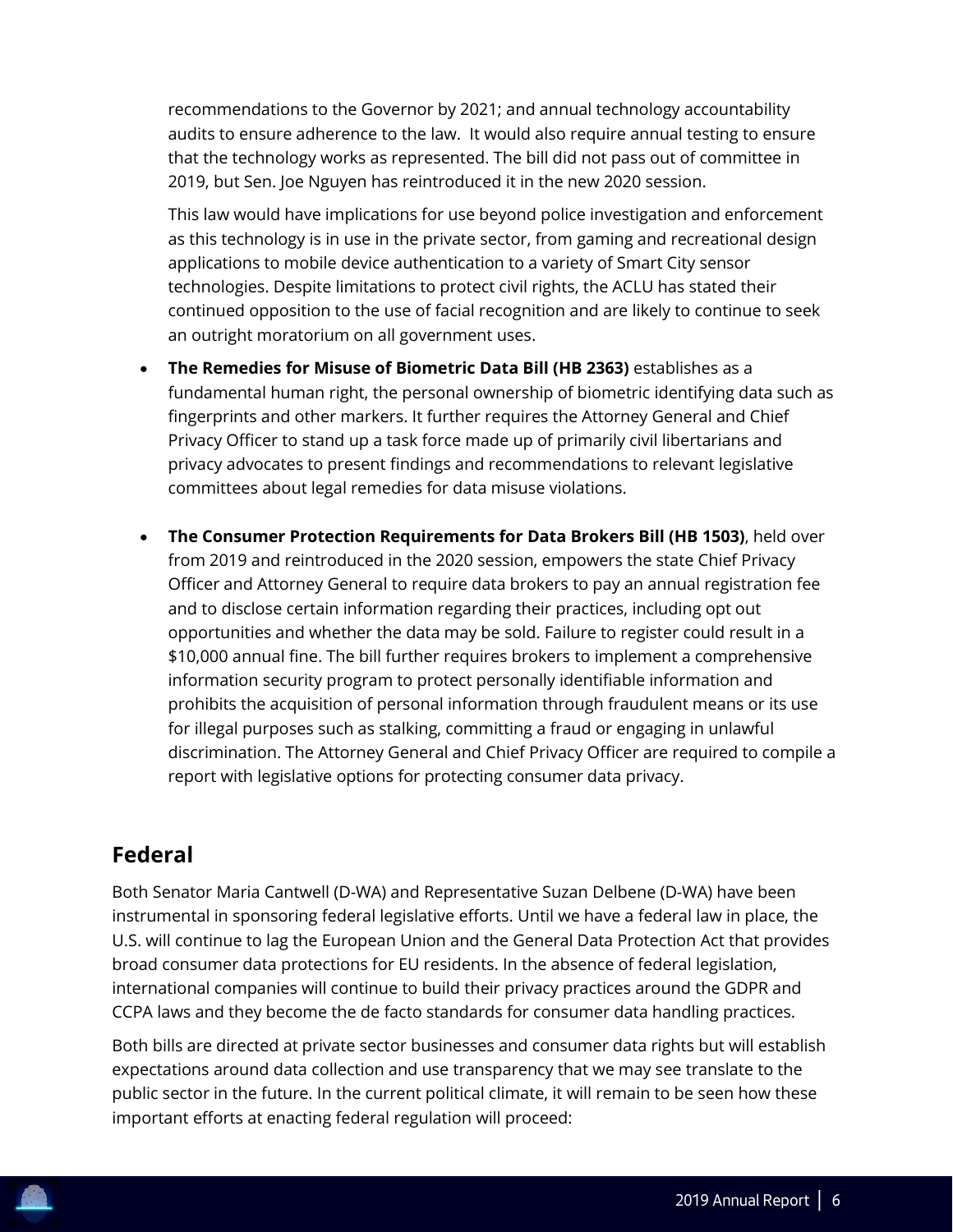- Rep. Suzan Delbene reintroduced her 2018 **Information Transparency and Personal Data Control Act** bill, aimed at providing the Federal Trade Commission and states attorneys general with increased jurisdiction and powers over consumer data rights.
- Sen. Maria Cantwell, with co-sponsors Sens. Schatz, Klobuchar and Markey, have introduced the **Consumer Online Privacy Rights Act (COPRA).** It emphasizes a variety of data rights, including opt out of data transfer, rights over sensitive data, access, portability as well as deletion and correction. It addresses security and staffing requirements, while establishing eligibility and exceptions. It further adds the right of private action and beefs up the powers and resources of the Federal Trade Commission in enforcing the law. Interestingly, COPRA would not preempt state law if it offered stronger protections, establishing the law as a data protection floor not a ceiling.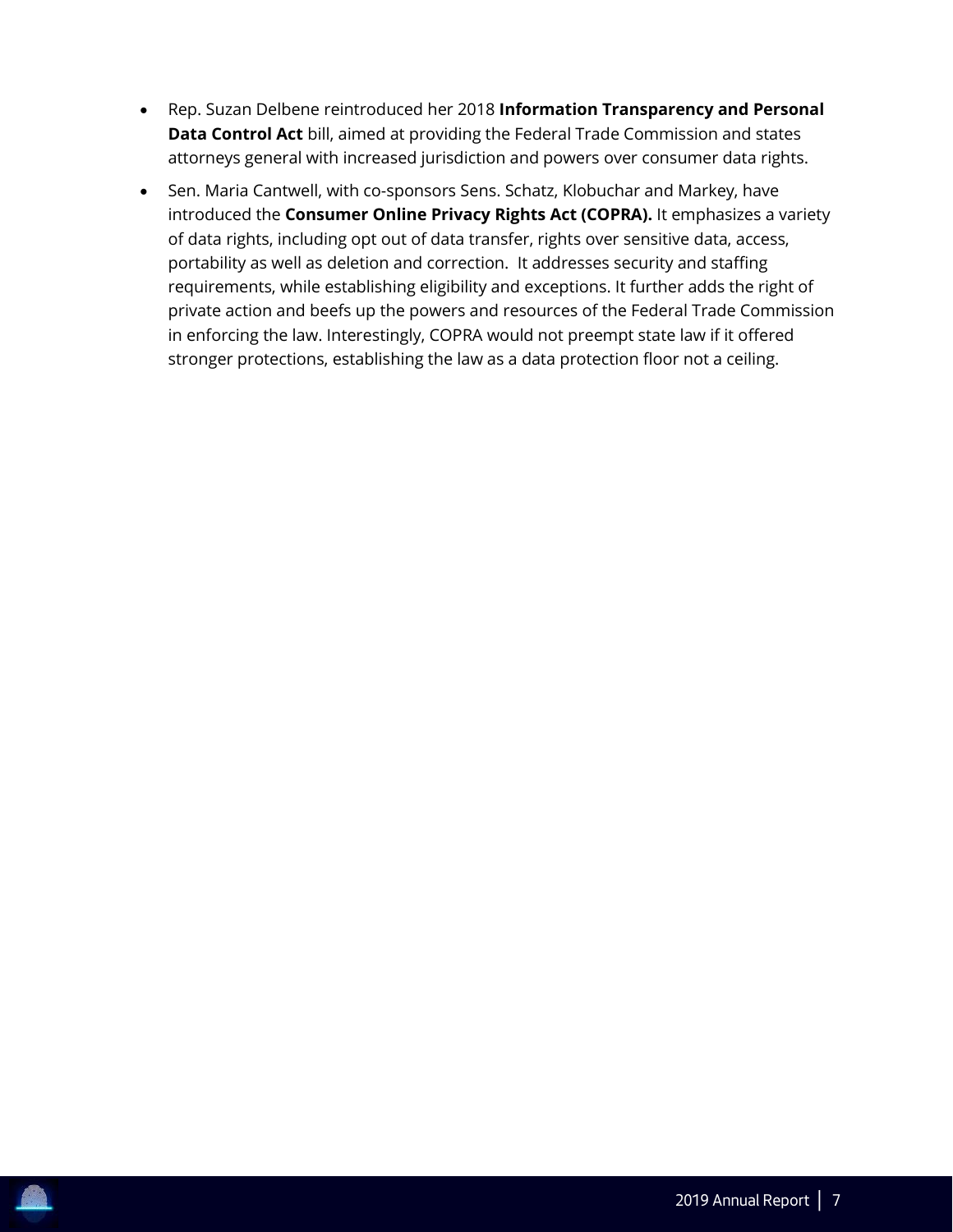# <span id="page-8-0"></span>**Performance & Outreach**

This year, our department changed how we measure performance to an Objectives & Key Results (OKR) model used in many leading technology companies around the world. Working with Power BI and system data from our online assessment tool, OneTrust, and Service Hub, we can now represent our work performance in an accessible dashboard. Following are the key results we achieved this year:



A critical part of a successful program is understanding who our customers are and how we are meeting their service needs. Our online review tool, OneTrust, provides insights into the number and type of reviews we conduct, how we are performing against our service commitments and how the work is divided between departments. Observations from these performance numbers include:

- Of the over 600 reviews conducted this year, more than 40% were related to new technology acquisition, followed by service contracts at 33%.
- Despite a spike in July, we are consistently reducing the time to complete both purchase and contract reviews.
- While we are largely achieving our goal to conduct reviews according to our service delivery commitments, we have some work to do to meet our 5-day review goal for reviews of forms and surveys.
- Information Technology is our largest customer. Together with four of the City's major customers (City Light, Transportation, Police and Finance) they constitute the bulk of our work.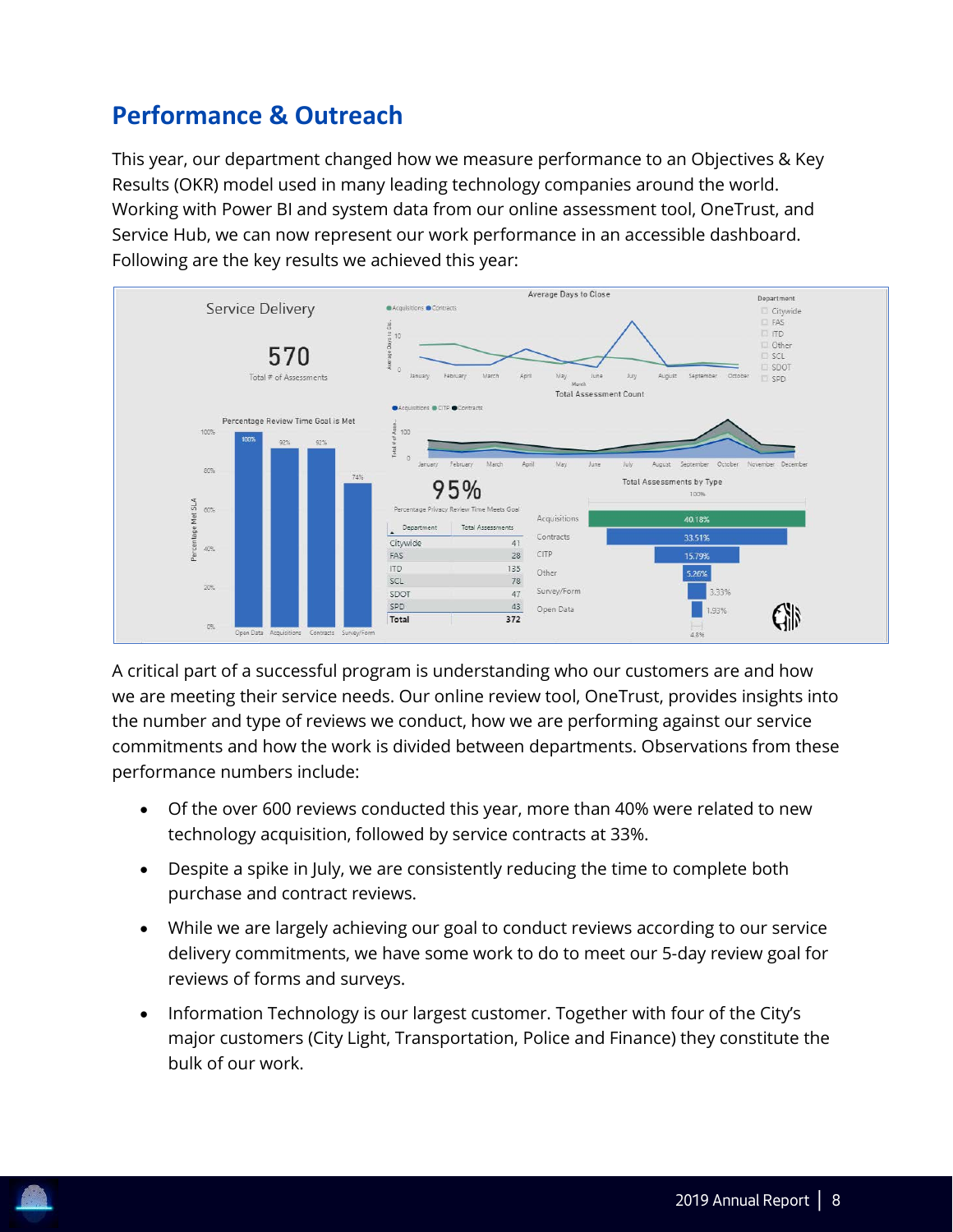

Scheduling meetings with executives, leadership and operational teams across all City departments, we conducted our Privacy Roadshow to reintroduce our program to new leadership and answer their departments' privacy related questions. In 2019 we accomplished the following:

- Scheduled meetings with more than 19 City departments.
- Presented our program details to over 250 City employees.

In addition to internal outreach, we spent time meeting counterparts in other cities and participated in academic meetings and informational panels across the country and Canada:

- Consulted with over 20 municipalities that are beginning to stand up their own privacy programs.
- Participated in 12 industry and academic meetings contributing information about our privacy program and surveillance ordinance.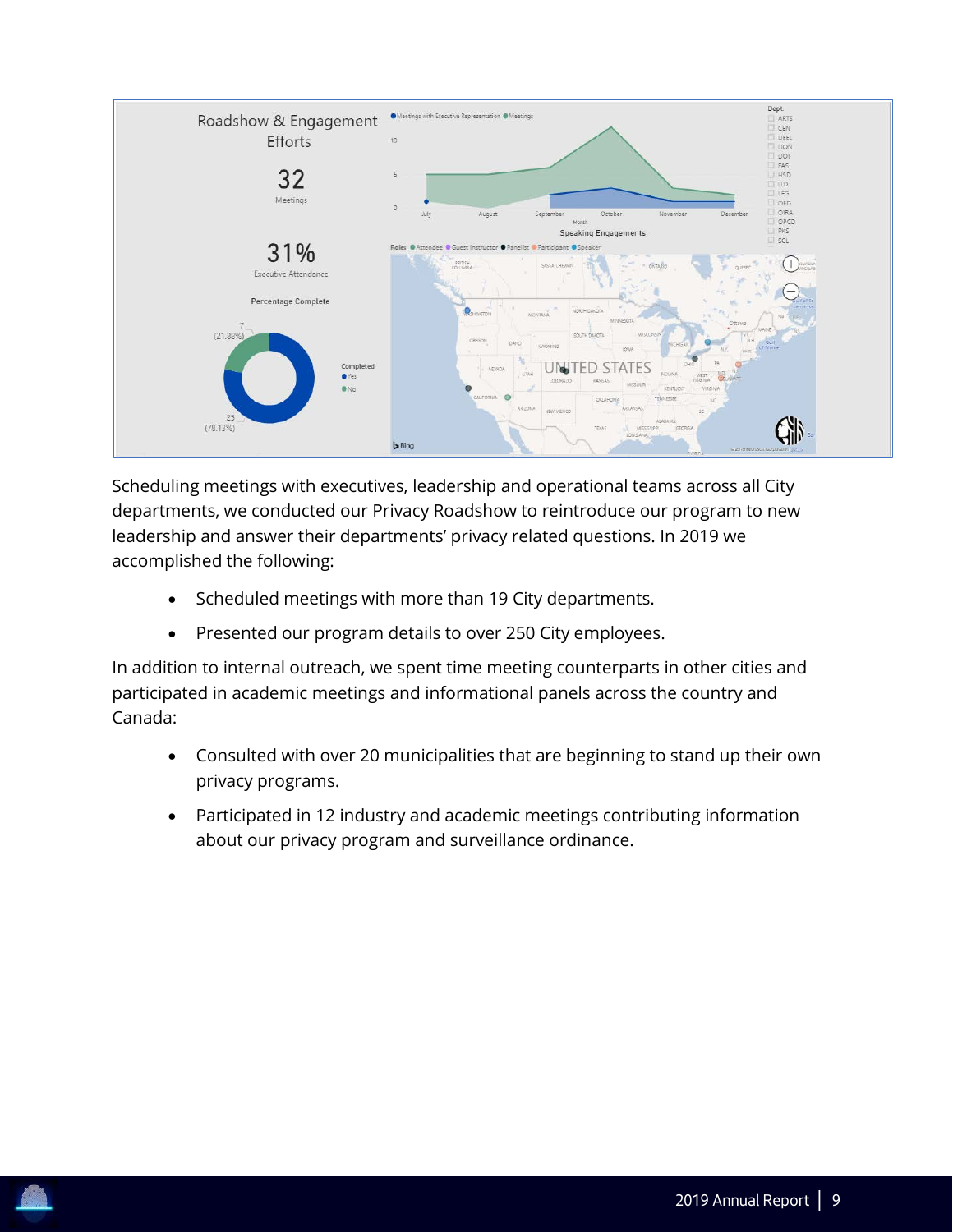

In addition to completed reviews, we now report on the consultations we conduct with customers and Service Requests that are processed through the Service Hub. This amounts to:

- Completing over 270 hardware and software exception reviews, with City Light as our top customer.
- Executing on 92 consultations and training requests Citywide.
- Completing risk assessments for over 4,300 purchase requests.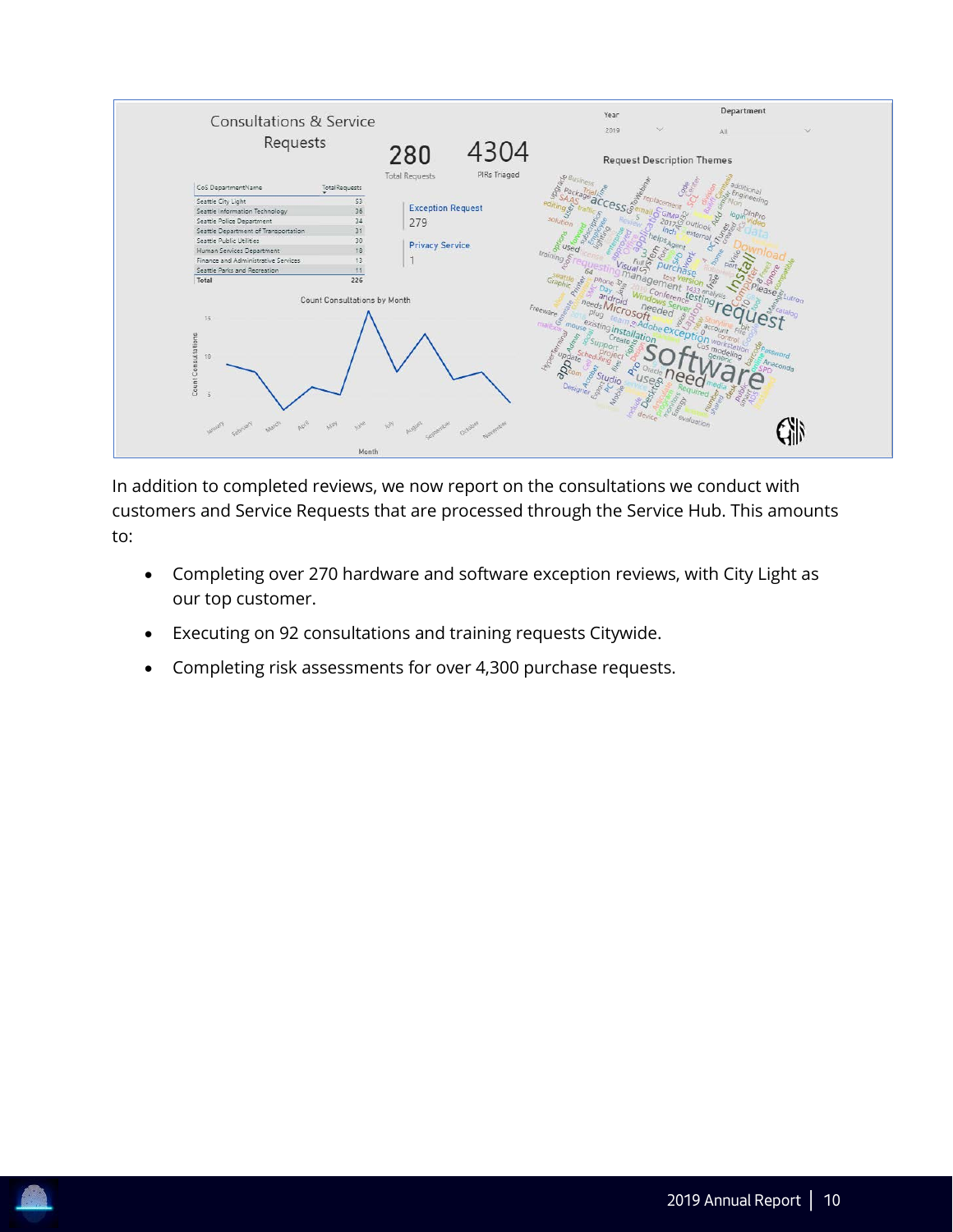

Training and awareness about the requirements and risks associated with the public's data are integral to a successful privacy program. We are proud that the Citywide completion rate for the annual online Privacy & Security course was 94% - with the Information Technology department finishing at 99.9% completion! This a testament to the dedication and commitment of each of our employees to this important subject. Key take-aways are:

- 11, 318 employees completed the online course equating to a 94% City-wide online course completion rate.
- The Department of IT showed leadership with a 99.9% completion.
- The top departments for taking the online course this year were Police, City Light, Parks, Public Utilities and Fire – thank you!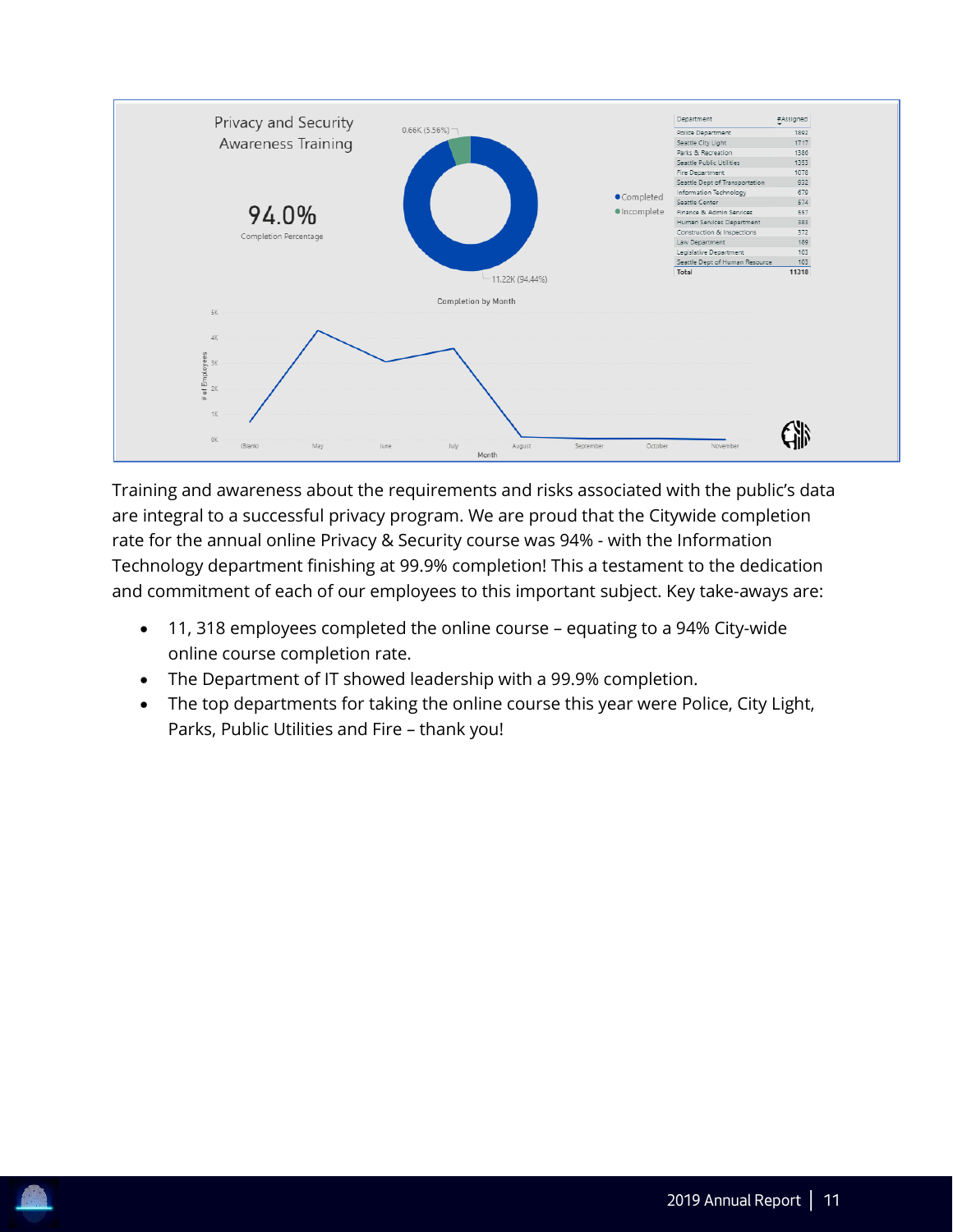# <span id="page-12-0"></span>**Surveillance Ordinance Compliance**

The beginning of 2019 saw the successful completion of public engagement and finalization for the first SIR technologies for

review, which included:

- Computer Aided Dispatch (Fire and Police)
- Acyclica (SDOT)
- Current Diversion Technologies (City Light)
- CopLogic (Police)
- 911 Logging Recorder (Police)

Per Council request, the Privacy Office also worked on developing a Condensed Surveillance Impact Report (CSIR), which is meant to



provide a high-level overview of the applicable policies and procedures related to the use of the specified technology. The addition of the CSIR to the SIR process has extended the effort to approve retroactive technologies, and work on retroactive approvals is expected to continue into 2020. Accomplishments for 2019 include:

- The first two Surveillance Impact Reports for SDOT's CCTV Traffic Cameras and License Plate Readers (LPR) were approved unanimously by City Council on September 23, 2019.
- By the end of 2019, the 12 additional SIRs were completed and awaiting Council consideration in 2020.

# **Additional Accomplishments:**

- $\odot$  Hosted one Public Engagement meeting
- $\odot$  Submitted four CTO Quarterly Reports
- $\odot$  Completed the Annual CTO Surveillance Equity Report
- $\odot$  Completed the Annual SIR Status Report
- $\odot$  Successful redesigned the Public Website providing surveillance program details
- $\heartsuit$  Provided administrative support to 11 Surveillance Working Group meetings

#### Special Thanks

Saad Bashir, Chief Technology Officer Sam Zimbabwe, Director SDOT Kate Garman, Mayor's Office Jason Cambridge, SDOT Adiam Emory, SDOT Greg Doss, Central Staff Lise Kaye, Central Staff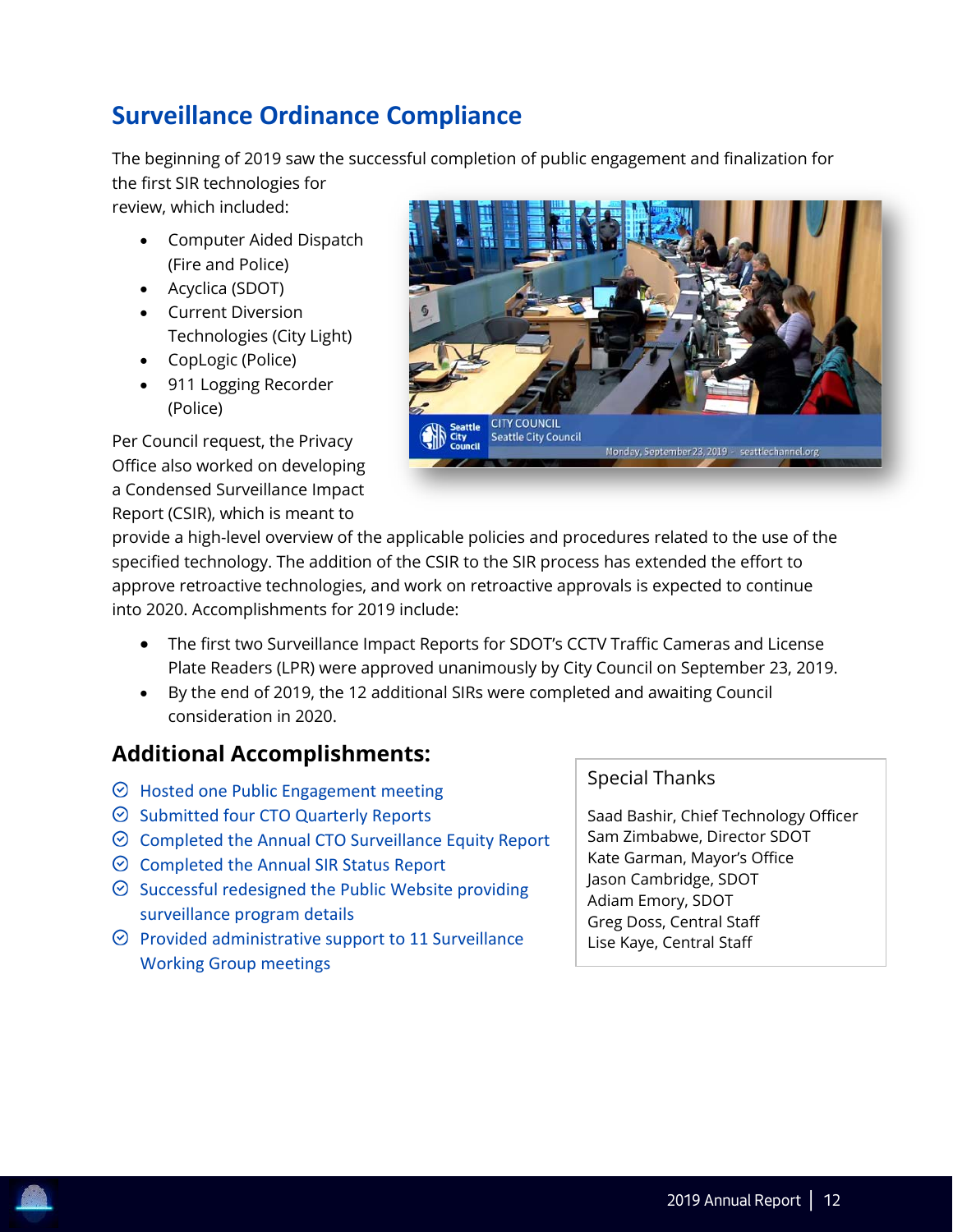# <span id="page-13-0"></span>**Moving Forward: Privacy 2020**

The Privacy Office strives to provide best-in-class customer service for our City departments and ultimately the public we all serve. We are working to accomplish this by building privacy into our City systems and processes and maturing our program. Below is the maturity model we are following, derived from the General Accounting Privacy Principles version:

| 2017                                                                                                                                                                                                                                   | 2018-2019                                                                                                                                                                                                                       |                                                                                                                                                                                                                                          |                                                                                                                                                                                                       |                                                                                                                                                                                                                                          |  | 2020-2022 |
|----------------------------------------------------------------------------------------------------------------------------------------------------------------------------------------------------------------------------------------|---------------------------------------------------------------------------------------------------------------------------------------------------------------------------------------------------------------------------------|------------------------------------------------------------------------------------------------------------------------------------------------------------------------------------------------------------------------------------------|-------------------------------------------------------------------------------------------------------------------------------------------------------------------------------------------------------|------------------------------------------------------------------------------------------------------------------------------------------------------------------------------------------------------------------------------------------|--|-----------|
| Ad Hoc                                                                                                                                                                                                                                 | Repeatable                                                                                                                                                                                                                      | <b>Defined</b>                                                                                                                                                                                                                           | Managed                                                                                                                                                                                               | Optimized                                                                                                                                                                                                                                |  |           |
| Unstructured approach<br>where privacy policies,<br>processes, and practices<br>are not sufficiently<br>defined or documented.<br>Privacy management is<br>mostly dependent on<br>initiatives by individuals<br>rather than processes. | Privacy is viewed as a<br>compliance exercise and<br>the approach is largely<br>reactive with some<br>guidelines. There is<br>limited central oversight<br>of the privacy policies,<br>processes, and practices,<br>with siloed | Privacy policies, processes,<br>and practices are<br>defined, comprehensive to<br>meet business needs, and<br>are consistently<br>implemented throughout.<br>There is a holistic and<br>proactive approach with<br>widespread awareness. | Privacy is embedded<br>into the design and<br>functionality of<br>business processes and<br>systems and is<br>consistent across the<br>agency. Well-defined<br>governance and<br>oversight structures | Privacy is viewed as a<br>strategic initiative with a<br>clear agency culture of<br>continuous improvement.<br>The agency is viewed by<br>stakeholders and the<br>public as a leader in<br>privacy management,<br>introducing innovative |  |           |
|                                                                                                                                                                                                                                        | approaches between<br>units.                                                                                                                                                                                                    |                                                                                                                                                                                                                                          | exist.                                                                                                                                                                                                | initiatives to meet their<br>needs.                                                                                                                                                                                                      |  |           |

#### **Privacy Program Maturity Model**

In the coming year, the Privacy Office will continue to advance our program maturity, driving toward a "Managed" Privacy Program by focusing on growth in the following three objectives areas:

# **1. Privacy by Design**

We continue to work with internal groups to identify ways to integrate privacy into City processes. In the coming year we will be working on the following:

**Incident & Breach Workflow Automation.** Following the successful implementation of assessment automation in the OneTrust platform, the Privacy Office acquired an Incident & Breach management system that will further prepare the City to respond effectively and efficiently to privacy incidents. This tool will also provide new tracking and reporting capabilities to determine the effectiveness of the Privacy Incident Response Plan.

**Pilot of AI Privacy Tool.** As part of Seattle IT's objective to continue creating a modern and innovative experience, the Privacy Office successfully launched a pilot of a next generation compliance tool, Privaci.ai. The solution leverages artificial intelligence, targeted data discovery, and assessment automation to build a comprehensive view of the City's privacy risk, as well as prepares us for future compliance efforts.

**Systems Integration.** Privacy and Security reviews are currently not conducted on credit card purchases. We will be working with the DSR team in the coming year to create improved oversight into this process. In addition, while we are part of the IT stage gate review process, in 2020 we will be implementing a review prior to go-live for new development projects, to ensure that privacy recommendations are appropriately incorporated into new projects before they are launched.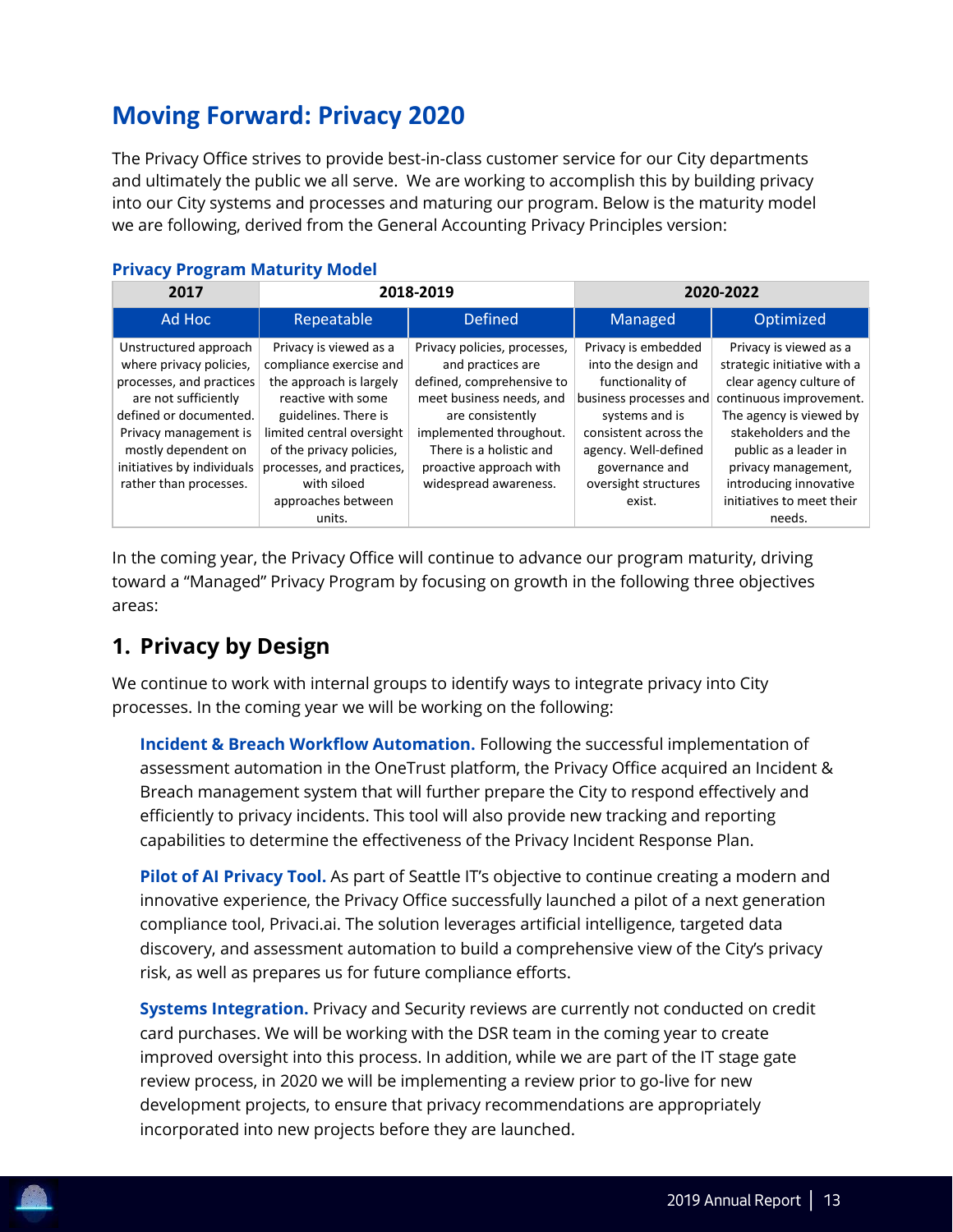### **2. Internal Awareness**

With 34 departments and over 13,000 employees at the City, we consider it vital to continue our efforts to drive awareness about data privacy. In the coming year, we will provide the following:

**Data Privacy Day.** As we have for the past three years, we will take advantage of the upcoming International Data Privacy Day on January 28, 2020 to provide our employees and the public with reminders and new insights into the importance of securing and protecting sensitive data in our personal and professional lives.

**Privacy and Security Training.** In March, we will conduct our 3rd annual awareness training to ensure that all new and current City employees understand our commitments to the public's data privacy. We are working with our partners in Training, Security, Law and the City Clerk's office to ensure that that the course information is up to date and reaches our employees.

**Consultations.** Now that we have a service offering in our ServiceHub online tool, we will be able to report the training and consultation requests we receive and complete over the next year. Our goal is to grow this part of our privacy service offering and tailor our delivery to meet the needs of our internal customers.

**Roadshow Meetings.** We started our Privacy Roadshow this year to reintroduce our program to all City departments and answer their privacy related questions. We plan to continue this activity tin 2020 to meet with all departments to ensure that the Privacy Principles and program are part of Citywide operations.

**Champions Reboot.** We will be revamping the current Privacy Champions Program, increasing the number and quality of external speakers, sharing important privacy updates. Our goal is to leverage this program for privacy outreach and awareness Citywide.

# **3. Public Outreach**

As our mission is to increase public trust about how we manage sensitive public information, we recognize the importance of making the public aware about our activities, including the following:

**Public Awareness.** In 2020, we plan to increase our outreach to the public about privacy topics and how the City is tackling data privacy concerns. We have identified opportunities to partner with the Seattle Public Library to deliver public workshops. We will continue our outreach to residents in the City of Seattle through meetings and presentations. We have also committed to creating a publicly facing Privacy Blog to increase our online presence.

**Updated Websites**. We will continue our work to update and improve our public outreach through optimizing our external website. We have worked with our Web Services team to discover ways to streamline our web properties to ensure that members of the public can more easily find information about both our Privacy Program and Surveillance Ordinance compliance work.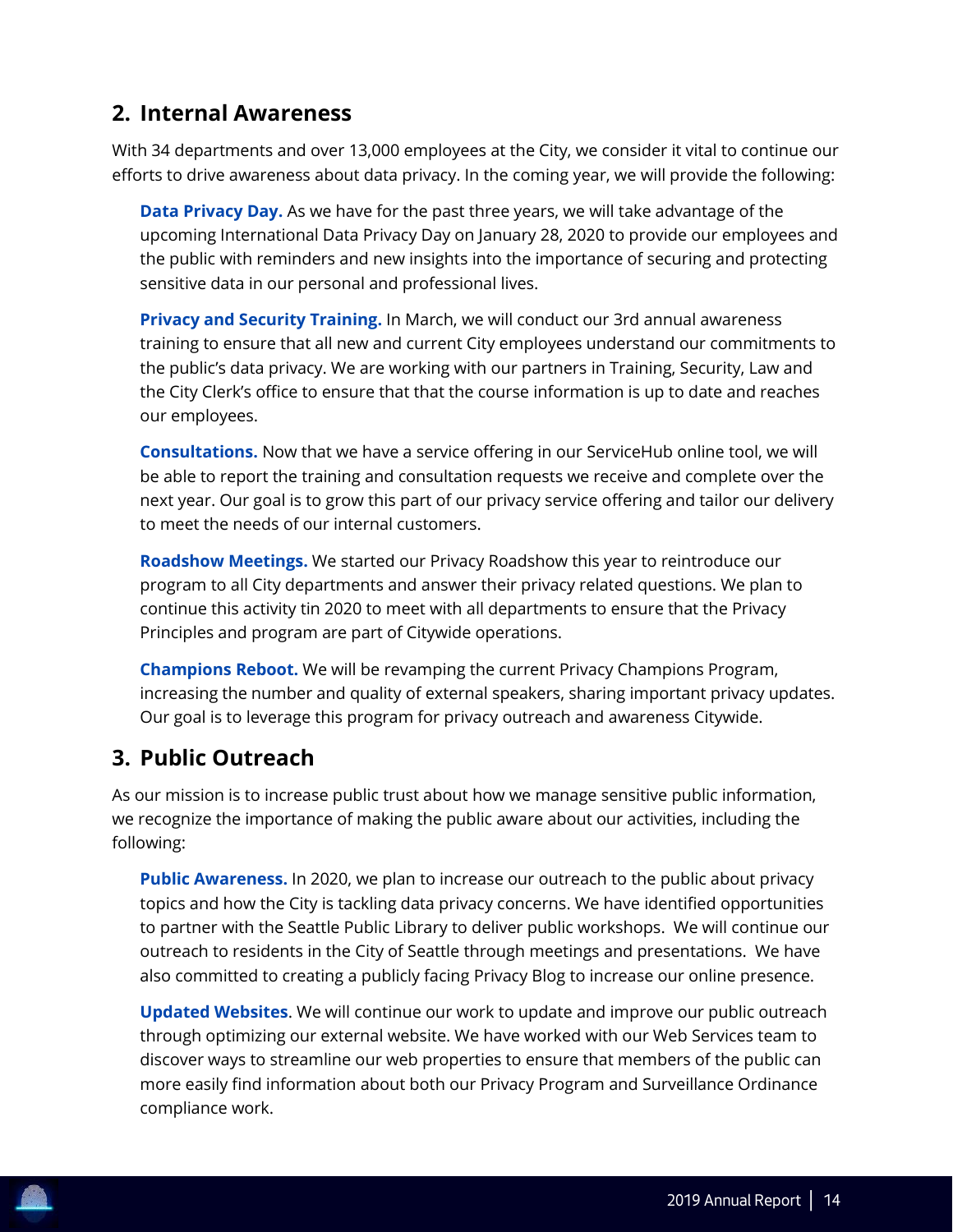

# **City of Seattle Privacy Principles**

<span id="page-15-0"></span>*We work to find a fair balance between gathering information to provide needed services and protecting the public's privacy.*

#### **We value your privacy**

Keeping your personal information private is very important. We consider potential risks to your privacy and the public's well-being before collecting, using and disclosing your personal information.

#### **We are accountable**

We are responsible for managing your personal information in a manner that is consistent with our commitments and as required by law. We protect your personal information by restricting unauthorized access and by securing our computing resources from threats.

# **We collect and keep only what we need**

We only collect information that we need to deliver City services and keep it as long as we are legally required and to deliver those services. Whenever possible, we tell you when we are collecting this information.

### **We tell you how we use your information**

When possible, we make available information about the ways we use your personal information at the time we collect it. We commit to giving you a choice whenever possible about how we use your information.

### **We tell you how we share your information**

We follow federal and state laws about information disclosure whenever we work with outside governmental agencies and in answering Public Disclosure Requests (PDRs). Business partners and contracted vendors who receive or collect personal information from us or for us to deliver City services must agree to our privacy requirements.

### **We understand the importance of accuracy**

We work to maintain and use accurate personal information for City business. When practical, we will work to correct inaccurate personal information. We also direct our partners and contracted vendors to follow the same guidelines.